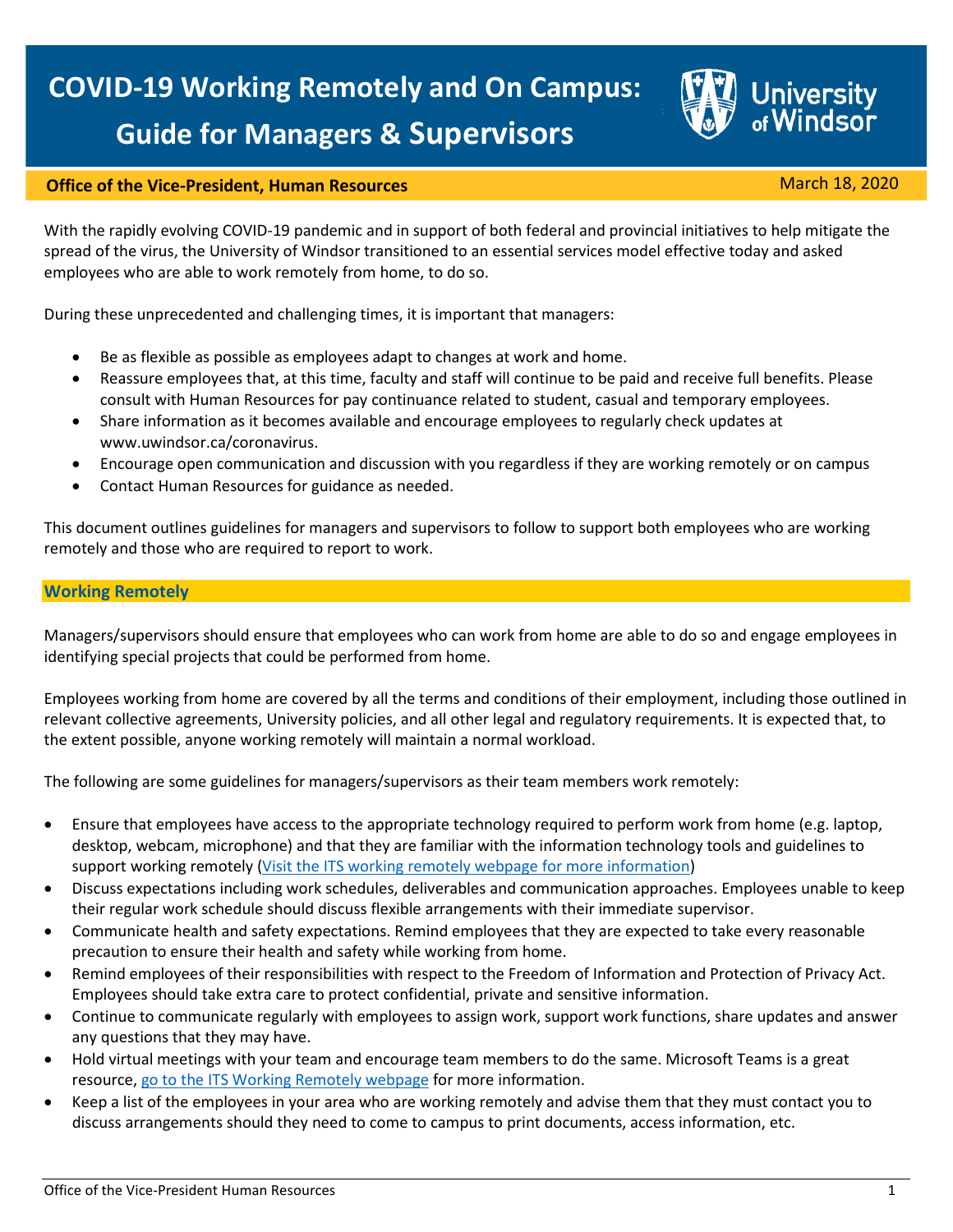- Check in with your team about their health and well-being and offer support as needed. These are unprecedented times which can lead to increased stress and anxiety. Remind employees that supports are available through Morneau-Shepell (EFAP provider). Additional resources are also posted on the [HR website.](http://www1.uwindsor.ca/hr/emotional-well-being-during-the-covid-19-pandemic)
- Remind employees to update their voicemail message and automatic e-mail replies to notify others that they are working remotely. Where possible, arrangements should be made to forward voicemail messages to e-mail. (Read the [ITS knowledge base article\)](https://uwindsor.teamdynamix.com/TDClient/1975/Portal/KB/ArticleDet?ID=11816).

### **Sample Automatic Reply:**

With the rapidly evolving COVID-19 pandemic and in support of both federal and provincial initiatives to help mitigate the spread of the virus, I am working remotely. The University remains open, but services have been reduced. Thank you for your patience.

#### **Sample Voicemail Message:**

You have reached the voicemail of (name, title, department). With the rapidly evolving COVID-19 pandemic and in support of both federal and provincial initiatives to help mitigate the spread of the virus, I am working remotely. Please contact me via e-mail at (email address). Thank you for your patience.

## **Working on Campus**

Managers and supervisors with responsibilities for areas identified as essential services have been asked to identify individuals and positions within those areas who will be required to report to work to maintain essential services. The following are some guidelines when working on campus:

- When creating a schedule, supervisors should think about ways to reduce the number of employees in a workspace at any one time such as staggering work start times and rotating physical attendance on campus.
- Remind employees of preventative measures such as:
	- o Wash hands regularly with soap and water or use a hand sanitizer when handwashing is not possible.
	- o Avoid touching face, mouth and nose with unwashed hands.
	- o Practice social distancing.
	- o Disinfect work and personal items that are handled regularly such as cell phones, laptops, telephone, etc.
	- o Discourage workers from using other employees' phones, workspaces, offices, tools, etc.
	- o Stay home is not feeling well.
	- o Focus on personal health and well-being. Identify healthy ways to manage stress and anxiety (e.g. go for a walk during break and at lunch time).
	- o Use Microsoft Teams and e-mail rather than face to face meetings.
	- o If face to face meetings are required, ensure the 2-meter social distancing guideline from Health Canada.
- Ensure that employees have access to hand sanitizer (minimum 60% alcohol content) and that highly touched surfaces are sanitized regularly.
- Encourage employees to report immediately any concerns that they may have regarding COVID-19. Workers have the right to refuse work if they believe there is a dangerous condition in the workplace, or their duties present a danger to their health and safety. Supervisors are reminded to take reasonable steps to address safety concerns brought to their attention. Immediately contact [safety@uwindsor.ca](mailto:safety@uwindsor.ca) to report incidents, work hazards and work refusals.